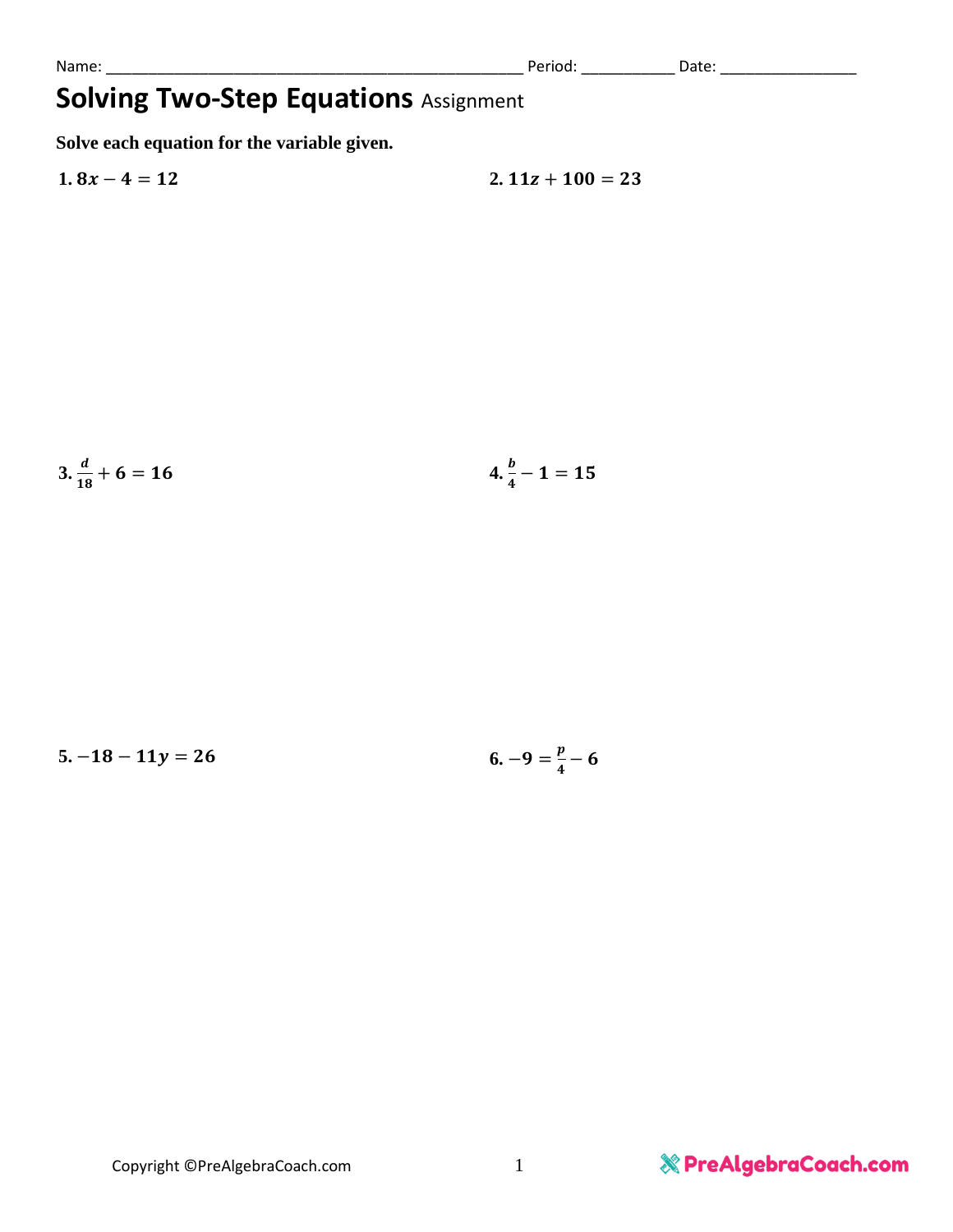Name: \_\_\_\_\_\_\_\_\_\_\_\_\_\_\_\_\_\_\_\_\_\_\_\_\_\_\_\_\_\_\_\_\_\_\_\_\_\_\_\_\_\_\_\_\_\_\_\_\_ Period: \_\_\_\_\_\_\_\_\_\_\_ Date: \_\_\_\_\_\_\_\_\_\_\_\_\_\_\_\_

## **Solving Two-Step Equations** Assignment

**Solve each equation for the variable given.**

1. 
$$
18(x + 1) = -54
$$
  
2.  $7(y - 8) = 70$ 

$$
3. \frac{h-11}{11} = -7
$$
 4.  $\frac{q+100}{4} = 100$ 

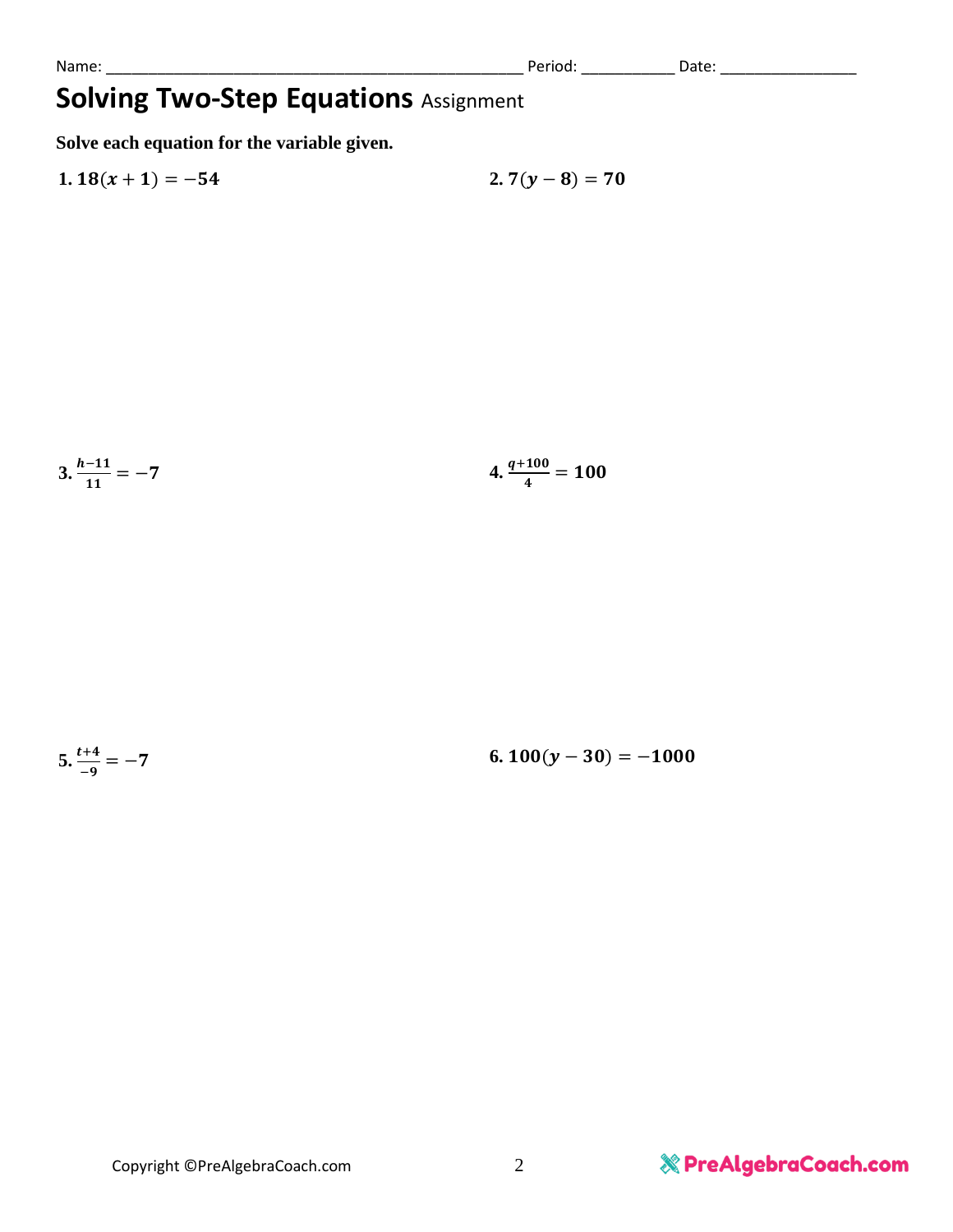## **Answers**

**Solve each equation for the variable given.**

1.  $8x - 4 = 12$  $8x - 4 + 4 = 12 + 4$  $8x = 16$  $8x$  $\frac{3x}{8}=\frac{16}{8}$ 8  $\mathbf{x} = 2$  $2. 11z + 100 = 23$  $11z + 100 - 100 = 23 - 100$  $11z = -77$  $11z$  $\frac{11z}{11} = \frac{-77}{11}$ **11**  $z = -7$  $3.\frac{d}{18} + 6 = 16$  $\boldsymbol{d}$  $\frac{u}{18} + 6 - 6 = 16 - 6$ d  $\frac{u}{18} = 10$ **18**  $\times \frac{d}{dt}$  $\frac{a}{18} = 18 \times 10$  $d = 180$  $4.\frac{b}{4}-1=15$  $\bm{b}$  $\frac{1}{4}$  – 1 + 1 = 15 + 1  $\bm{b}$  $\frac{6}{4}$  = 16  $4 \times \frac{b}{4}$  $\frac{b}{4} = 4 \times 16$  $\mathbf{b} = \mathbf{64}$  $5. -18 - 11y = 26$  $18 - 18 - 11y = 18 + 26$  $-11y = 44$  $-11y$  $\frac{-11y}{-11} = \frac{44}{-1}$ −  $y = -4$ **6.**  $-9 = \frac{p}{4}$  $\frac{p}{4}$  – 6  $-9+6=\frac{p}{4}$  $\frac{p}{4}$  – 6 + 6  $-3=\frac{p}{4}$ 4  $4 \times -3 = \frac{p}{4}$  $\frac{p}{4} \times 4$  $p = -12$